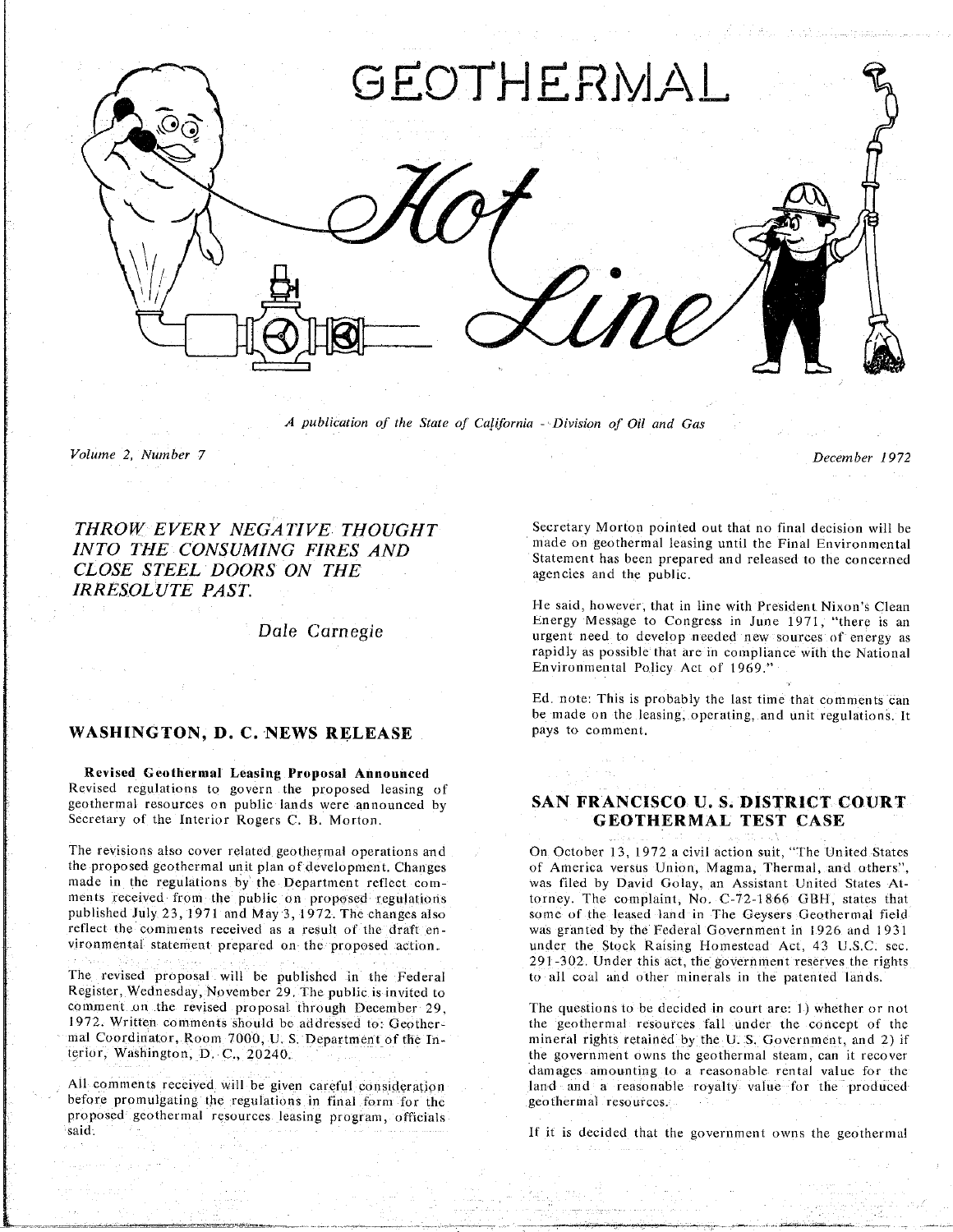rights, the exploitation of this resource would come under the Geothermal Steam Act of 1970. As of December 11, 1972 the complaint had not been answered by the defendents. This case is extremely important to the entire geothermal industry as geothermal resources could be legally defined in such a manner as to adversely affect geothermal development. Watch the hotline for further developments.

## DRILLING ACTIVITY

In the middle of November, the number of drilling geothermal wells in California reached what we believe is an alltime high. Seven rigs were on site and two other wells were scheduled to begin drilling soon. The drilling activity by area is:

| Area                       | Operator           | Drilling Rig<br>$\ddot{\phantom{a}}$ |
|----------------------------|--------------------|--------------------------------------|
| Imperial County:<br>Heber: | Chevron            | Calif. Prod. Service No. D7          |
| Salton Sea:                | Magma Power        | Big Chief Drlg, Co. No. $18$         |
| Modoc County:              | Magma Power        | Beeline Drlg. Co. No. 5              |
| Lake County:               | E. B. Towne, Oper. | R. B. Montgomery No. 14              |
| Sonoma County:             |                    |                                      |
| The Geysers:               | Union Oil          | Hoover Drig. No. A-1.                |
|                            | Union Oil          | Hoover Drig. No. E-2                 |
|                            | Pacific Energy     | Rig Chief Drlg. Co. No. 38           |

## **REPORT FOR NATIONAL SCIENCE FOUNDATION SEATTLE CONFERENCE**

The Geothermal Resources Research Conference, held at Battelle Seattle Research Center, has released its report "Geothermal Energy, a National Proposal for Geothermal Resources Research". The meeting, held on September 18-20, 1972 in Seattle, Washington, was sponsored by the National Science Foundation under the program, Research Applied to National Needs. Walter J. Hickel of the University of Alaska was chairman of the conference. (Also see "Hot Line" issues  $v$ , 2, n, 6 and  $v$ . 2, n, 3)

A limited number of copies of this 95-page report are available from:

> Kenneth M. Rae Vice President for Research University of Alaska College, Alaska 99701

## UNIVERSITY OF CALIFORNIA, **BERKELEY INSTITUTE OF GOVERNMENTAL STUDIES**

The Institute of Governmental Studies has announced the release of the third in a series of Public Policy Bibliographies. "Power from the Earth: Geothermal Energy" by Dorothy C. Tompkins, 1972, 34 pages, \$2.50, is designed to help teachers, researchers, and citizen groups gain access to current literature.

This bibliography includes publications since 1965 in public administration, water resources, engineering, and earth sciences. Geothermal references are given for nine of the western states. A copy can be obtained from:

> Mrs. Pat Tomason Institute of Governmental Studies 109 Moses Hall University of California Berkeley, California 94720

## **U.S.G.S. PRESS RELEASE** Maps and Reports on Geothermal Areas

In the near future, the U.S. Geological Survey plans to release to the open file some preliminary maps, reports, and data related to studies of geothermal energy. This information will thus be made available to the public quickly without going through normal publications procedures.

When information is open filed, a copy is placed in one or more depositories (generally Survey libraries and Public Information Offices) and its availability is announced to the public by means of a press release. This release states that the report is available for inspection, and if reproducible material exists, its location is specified. Persons interested in obtaining a copy of the open-file report should contact the office holding the reproducible material and request a copy which is available at cost.

Individuals or companies not already receiving Survey press releases, should write to the following address and request that their names be placed on the mailing list to receive all press releases:

> Chief, Branch of Distribution **Publications Division** U.S. Geological Survey Washington, D. C. 20242

## PROPOSED GEOTHERMAL SHORT **COURSE**

Consideration is being given to presenting a geothermal course this spring by the Geothermal Resources Council and the State of California. The plans include four days of lectures and discussion sessions on the following topics:

- 1. Plate Tectonics in Relation to Geothermal Zones.
- 2. Geothermal Exploration.
- 3. Geothermal Exploitation and Development.
- 4. Utilization of Geothermal Resources.

The classes would be held in the Sacramento area, and participation would be limited to 50 persons. If you are interested in more information, please contact the "Hot Line" editor.

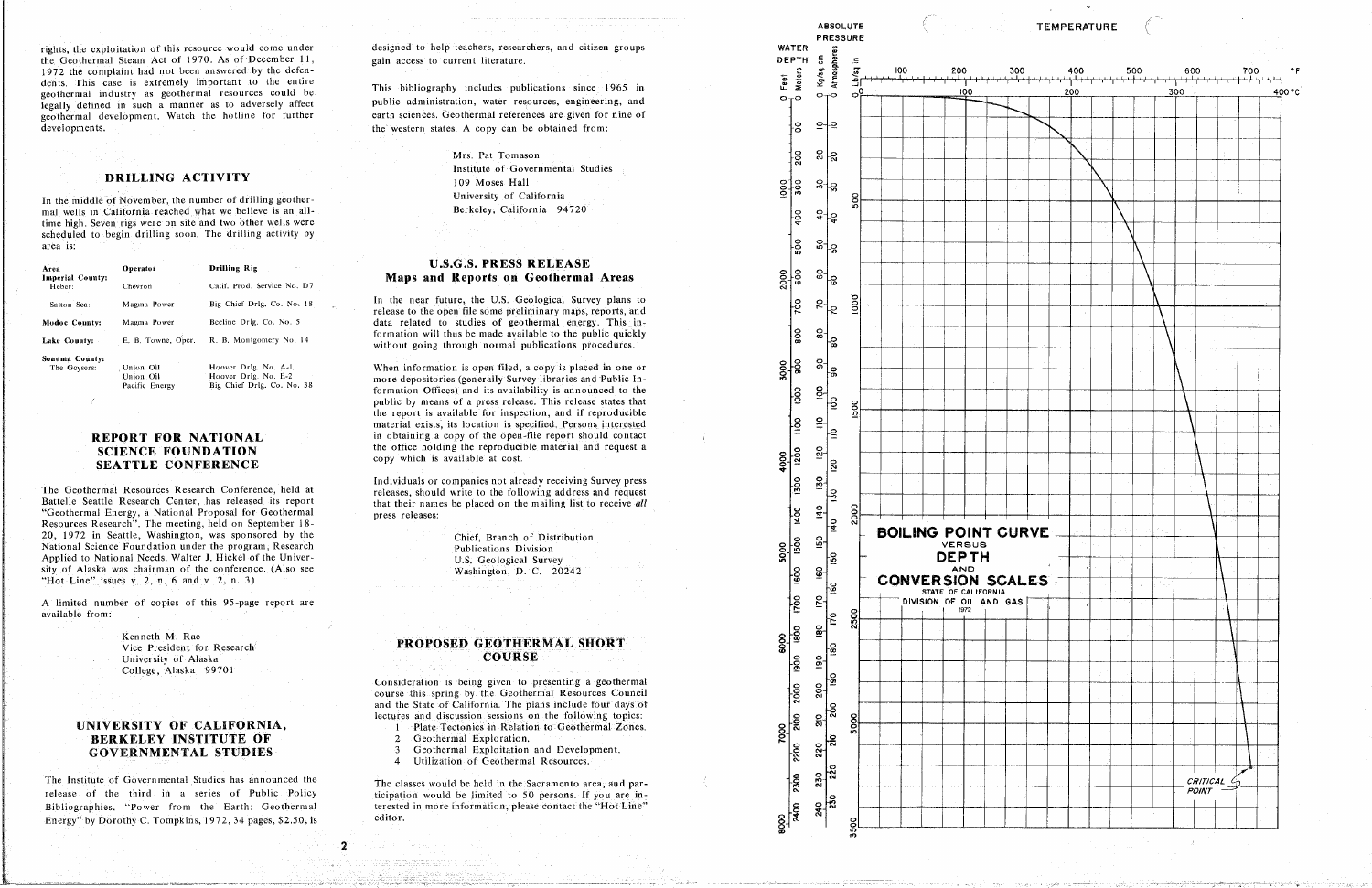![](_page_2_Figure_0.jpeg)

![](_page_2_Figure_1.jpeg)

## SACRAMENTO, CALIFORNIA

In October 1972, the Cleothermal Unit of the Division of Oil and Gas in Sacramento was augmented by the additionof two new members. This brings the staff total to four. The present Geothermal Unit breakdown is as follows: Sacramento

David N. Anderson - Geothermal Officer Glen E. Campbell - Assistant Geothermal Officer Marshall J. Reed Assistant Geothermal Officer Long Beach

Don Lande - Assistant Geothermal Officer

In general the Northern California well operations (except for The Geysers field which will be handled from the Division's Woodland office) will be handled by Mr. Campbell, and the Southern California well operations by Mr. Lande, Mr. Reed will handle statewide geochemistry and corrosion problems.

Following are biographies of the two new members: Marshall J. Reed

B.A. in Geology, 1966, University of California, Berkeley; M.A. in Geological Sciences, 1968, University of California, Riverside; Ph.D. candidate in Geological Sciences, University of California, Riverside.

Geology instructor, Foothill College, Los Altos Hills, 1969-70. Ph.D. dissertation on the geology and geochemistry of the Cerro Prieto Geothermal field.

Specialities: geochemistry, hot springs, hydrothermal metamorphism, metamorphic and igneous petrology.

Glen E. Campbell

B.S. in Geology, 1960, University of Oklahoma, Norman.

Air Force weather observer, 1951-55; geological draftsman, Oklahoma Geological Survey, 1959-60; geological assistant, Standard Oil Co. Paleontology Department, La Habra, 1960-66, oil scout, Standard Oil Co., 1966-67, oil and gas engineer, California Division of Oil and Gas, Bakersfield, 1967-72.

Specialities: geologic mapping and stratigraphy.

Please enter my subscription to Geothermal Hot Line at \$3,00 for the 1973 calendar year.

**NAME** 

**CITY** 

ADDRESS

 $\Box$  I am a new subscriber  $\Box$  I am renewing my subscription

## \*WELL OPERATIONS\*

## MODOC COUNTY, CALIFORNIA

### NEW GEOTHERMAL FIELD DISCOVERY?

In Surprise Valley Magma Energy, Inc., working under extremely adverse weather conditions  $(-30^{\circ}F \text{ and } 2 \text{ feet of})$ snow), attempted last week to open hole to 4,205 feet total depth and run 8 5/8" casing in their "Phipps" 2 (see "Hot Line" v. 2, n. 6). However, frozen equipment and mud lines finally forced them to shut down all operations on Sunday, December 10, 1972. It is expected that it will be some time before the area thaws enough to resume working.

Regardless of the bad weather, B. C. McCabe, Magma's president, seems quite pleased with the well and claims that it's ideally suited for their "Magmamax" process. He reports that the bottom-hole temperature is well in excess of 300°F and expects that news of this well will spur exploration activity next spring.

## LAKE COUNTY, CALIFORNIA

#### E. B. Towne, Operator

E. B. Towne, Operator well "Sullivan" 1, a wildcat geothermal well, located in the SW 1/4 of the SW 1/4, Sec. 18, T. 12 N. R. 8 W., M.D.B.&M., was abandoned on November  $29.1972$ . Drilling was in serpentine from the surface to a total depth of 6,140 feet. The reported mud line temperature at the shaker for 5,985 feet was 180°F, and after four hours without circulation, the temperature log at this depth indicated 273°F. Temperature gradient calculations from the peaks on the temperature logs give  $15^{\circ}$ F/100 feet for the bottom 200 feet of the well and an average of  $6^{\circ}$ F/100 feet above the bottom interval.

Ed, note: In The Geysers field, 4 1/2 miles to the south, impermeable serpentine often acts as a cap rock above fractured gravwacke which comprises the deep producing zone. Heat flow through fractured graywacke of high permeability is primarily by fluid convection, but heat flow in serpentine

cut here

## **GEOTHERMAL HOT LINE**

**STATE** 

 $\mathbf{3}$ 

 $\square$  This is a change of address.

 $ZIP$ 

Make checks and money orders payable to: California Division of Oil and Gas